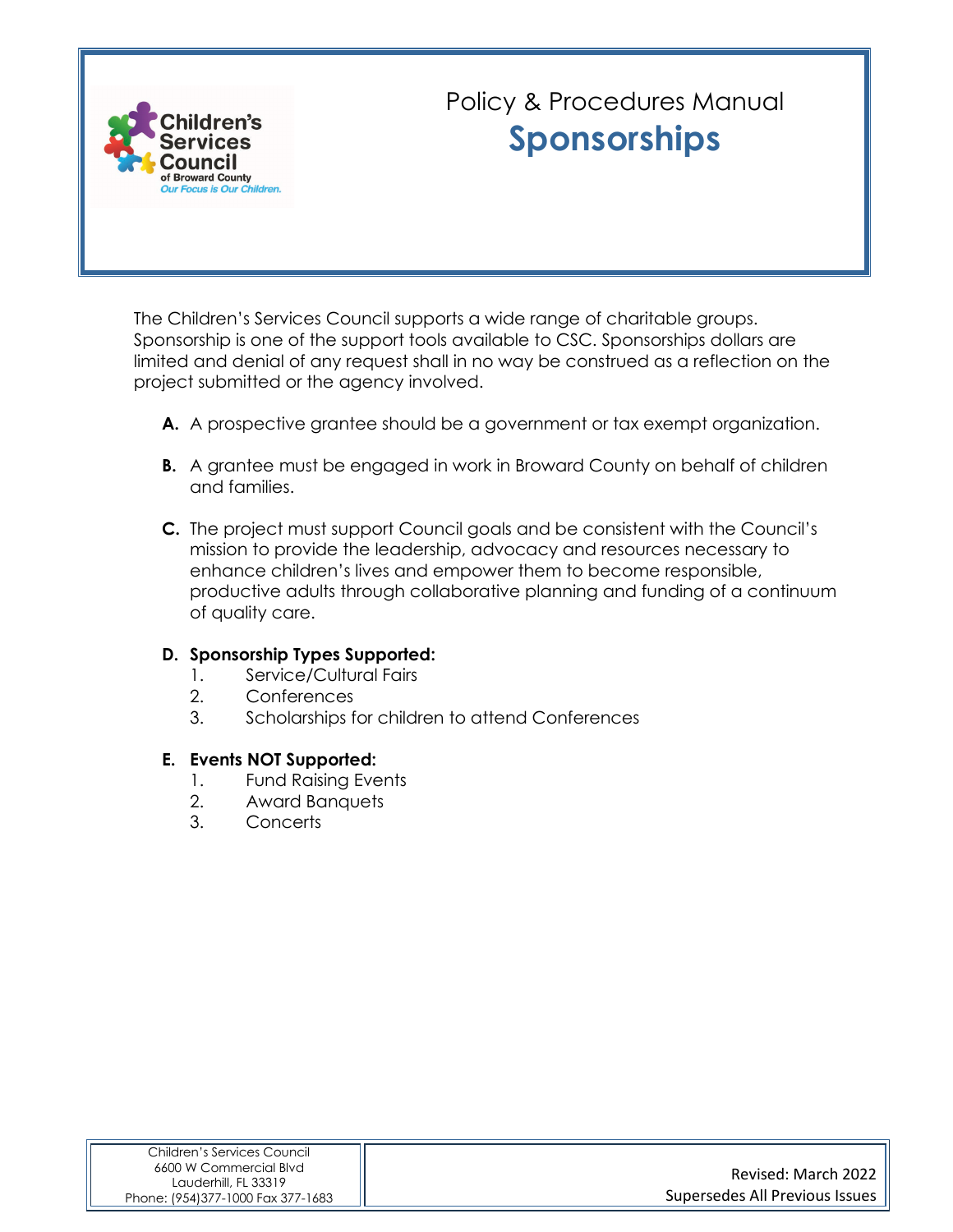

# Policy & Procedures Manual **Sponsorships**

#### **I. Eligibility Criteria**

- A. Entities should be registered as a 501(c) 3 organization or be a governmental entity
- B. The activity must benefit the children and families of Broward County
- C. The activity must fit into the goals and objectives of Children's Services Council
- D. Requests shall not exceed \$1000
- E. All awards must be approved by the full Council
- F. Organizations must comply with EEO, ADA and local ordinances and rules
- G. Agencies are eligible for one (1) award per Fiscal Year.

#### **II. Non-Eligible**

- A. Individuals
- B. Programs solely serving people outside Broward County
- C. Programs with religious affiliation are eligible if they support a secular community program and do not propagate a belief in specific religious faith

#### **III. Application Procedure**

- A. Submit a letter on the organization's official letterhead and signed by an authorized signer, at a minimum of sixty (60) days, but no more than onehundred and eighty (180) days in advance of the planned activity.
- B. Briefly describe the planned activity, and its relationship to the mission and goals of the Children's Services Council.
- C. Include information about the principal project members, a synopsis of the budget itemized, funding sources, and the amount of funding requested from the CSC.

| Children's Services Council                    |                                |
|------------------------------------------------|--------------------------------|
| 6600 W Commercial Blvd<br>Lauderhill, FL 33319 | Revised: March 2022            |
| Phone: (954)377-1000 Fax 377-1683              | Supersedes All Previous Issues |